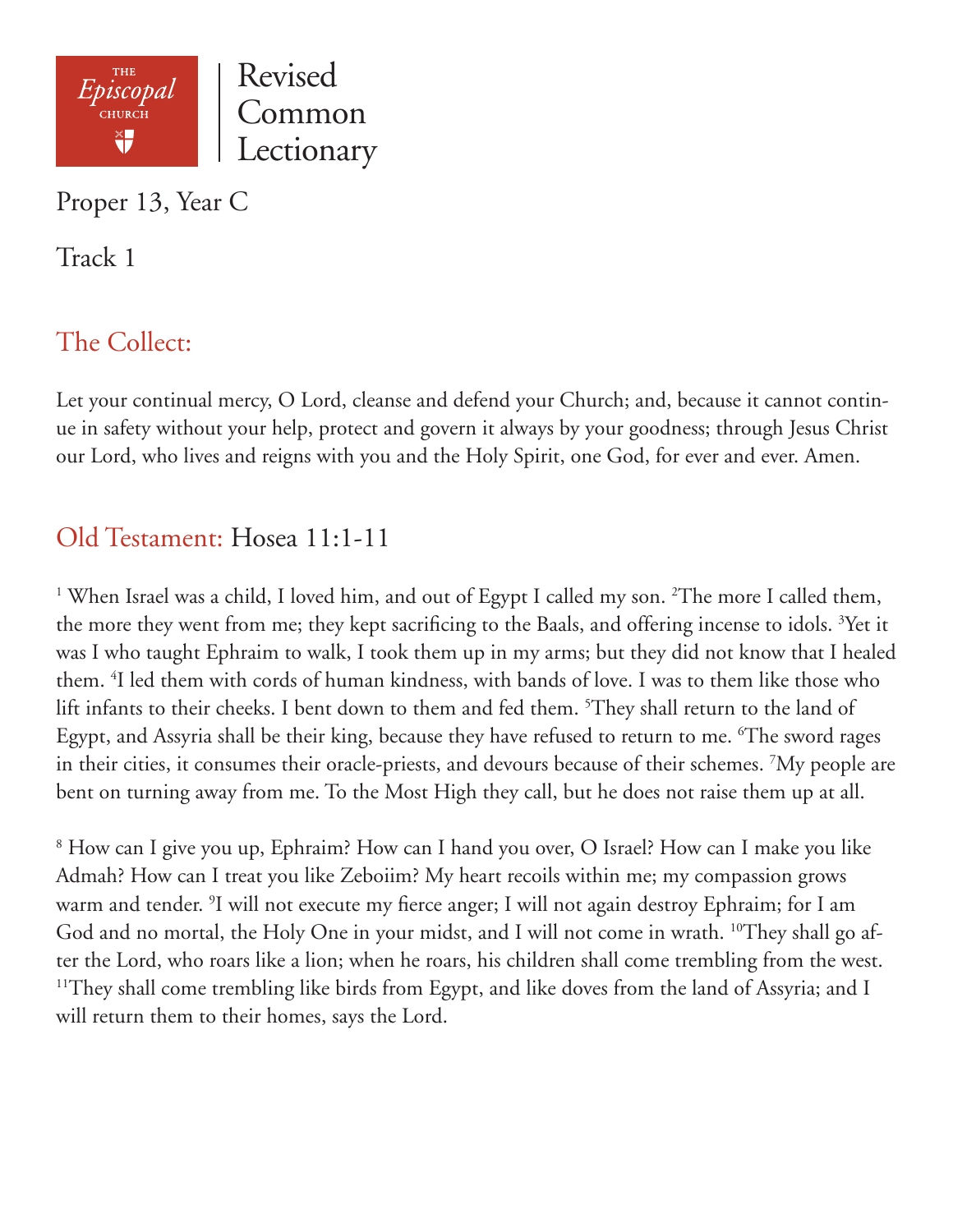#### Psalm: Psalm 107:1-9, 43

<sup>1</sup> Give thanks to the Lord, for he is good, \* and his mercy endures for ever. <sup>2</sup> Let all those whom the Lord has redeemed proclaim \* that he redeemed them from the hand of the foe. <sup>3</sup> He gathered them out of the lands; \* from the east and from the west, from the north and from the south. <sup>4</sup> Some wandered in desert wastes; \* they found no way to a city where they might dwell. <sup>5</sup> They were hungry and thirsty;  $*$  their spirits languished within them.  $6$  Then they cried to the Lord in their trouble,  $*$  and he delivered them from their distress.  $7$  He put their feet on a straight path  $*$  to go to a city where they might dwell. <sup>8</sup> Let them give thanks to the Lord for his mercy \* and the wonders he does for his children. <sup>9</sup> For he satisfies the thirsty  $*$  and fills the hungry with good things.  $43$  Whoever is wise will ponder these things,  $*$ 

and consider well the mercies of the Lord.

## Epistle: Colossians 3:1-11

<sup>1</sup> So if you have been raised with Christ, seek the things that are above, where Christ is, seated at the right hand of God. 2 Set your minds on things that are above, not on things that are on earth, <sup>3</sup>for you have died, and your life is hidden with Christ in God. <sup>4</sup>When Christ who is your life is revealed, then you also will be revealed with him in glory.

<sup>5</sup> Put to death, therefore, whatever in you is earthly: fornication, impurity, passion, evil desire, and greed (which is idolatry). <sup>6</sup>On account of these the wrath of God is coming on those who are disobedient. 7 These are the ways you also once followed, when you were living that life.

<sup>8</sup> But now you must get rid of all such things—anger, wrath, malice, slander, and abusive language from your mouth. 9 Do not lie to one another, seeing that you have stripped off the old self with